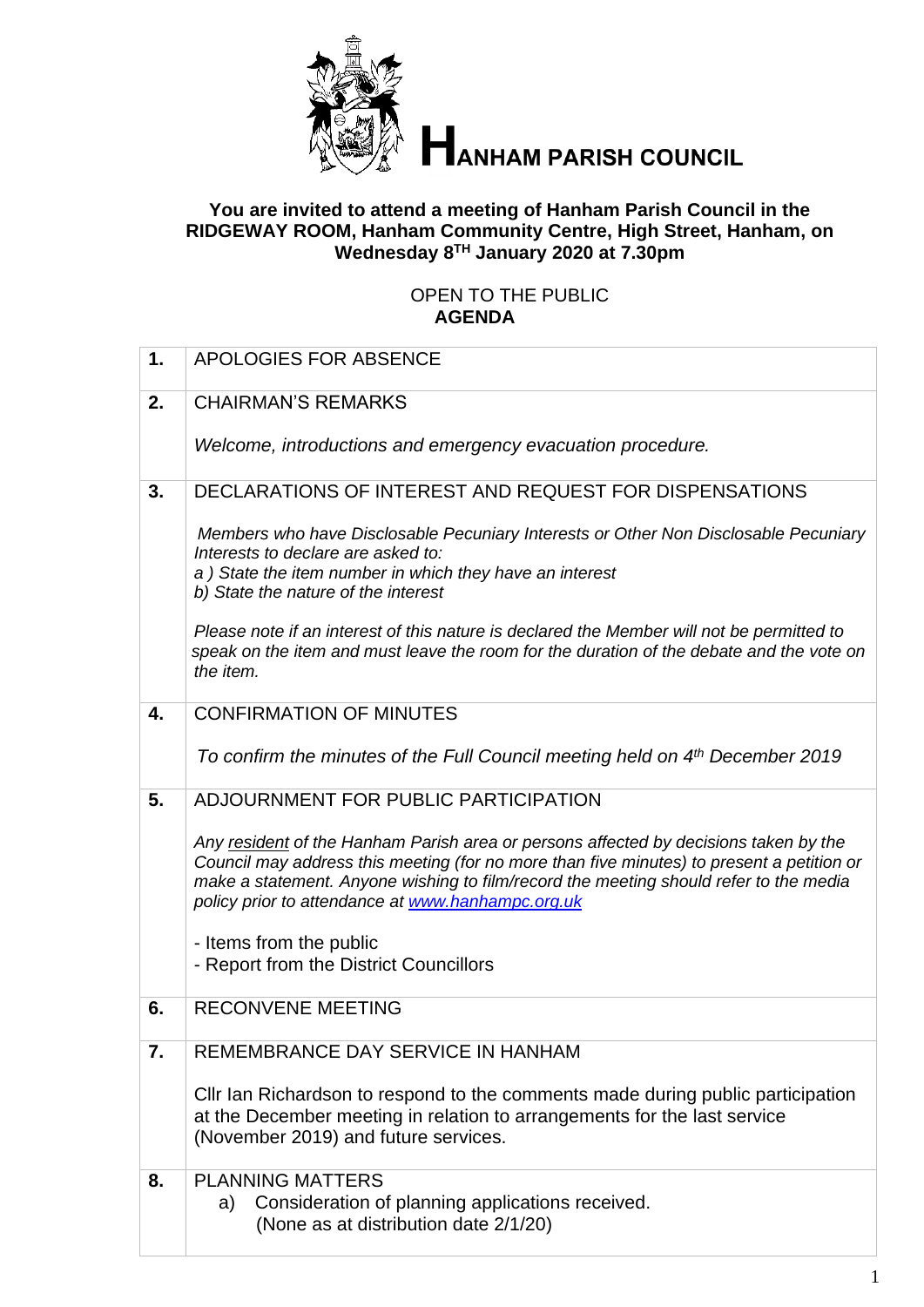|     | b)<br>Other matters relating to planning.                                                                                                                     |
|-----|---------------------------------------------------------------------------------------------------------------------------------------------------------------|
| 9.  | <b>FINANCE</b>                                                                                                                                                |
|     | Verbal financial report from the Chair of Finance<br>a)<br>To authorise payment of accounts from the schedule provided<br>b)                                  |
| 10. | <b>INTERNAL AUDIT REPORT</b>                                                                                                                                  |
|     | To receive the annual report from the Internal Auditor at South Glos Council and<br>discuss the comments made.                                                |
| 11. | REVISED CODE OF CONDUCT                                                                                                                                       |
|     | To formally adopt the Revised Code of Conduct as recommended by Committee<br>for Standards in Public Life, South Glos Council.                                |
| 12. | <b>STREET CLEANSING SERVICES</b>                                                                                                                              |
|     | Cllr June Bamford to address the council with the proposal to pay for additional<br>street cleansing in Hanham out of parish council funds.                   |
| 13. | <b>FRIDAY NIGHT PROJECT</b>                                                                                                                                   |
|     | To form a working group with representatives from Hanham Abbots and Hanham<br>Parish, Creative Youth Network and the relevant agencies to review the project. |
| 14. | <b>MATTERS ARISING</b><br>On-going issues from previous meetings.                                                                                             |
|     | a) Newsletter<br>b) Councillor Vacancy, Mount Ward<br>c) Memorial Garden, maintenance<br>d) Swift Sports Coaching                                             |
|     | e) VE Day 75 <sup>th</sup> Anniversary Celebrations                                                                                                           |
| 15. | REPORTS FROM PARISH COUNCIL REPRESENTATIVES FROM OTHER<br><b>MEETINGS</b>                                                                                     |
|     | Brief verbal presentation, with a copy of the full report to the Clerk if necessary.                                                                          |
| 16. | CORRESPONDENCE FROM SOUTH GLOS COUNCIL                                                                                                                        |
| 17. | <b>CORRESPONDENCE FROM OTHER SOURCES</b>                                                                                                                      |
|     | Email from Hanham Abbots PC giving thanks for the £500.00 contribution<br>a)<br>towards Hanham Common Fayre.                                                  |
| 18. | <b>MEMBERS POINTS OF INFORMATION</b>                                                                                                                          |
|     | All matters to be notified to the Chair prior to the meeting.                                                                                                 |
| 19. | DATE OF NEXT MEETING                                                                                                                                          |